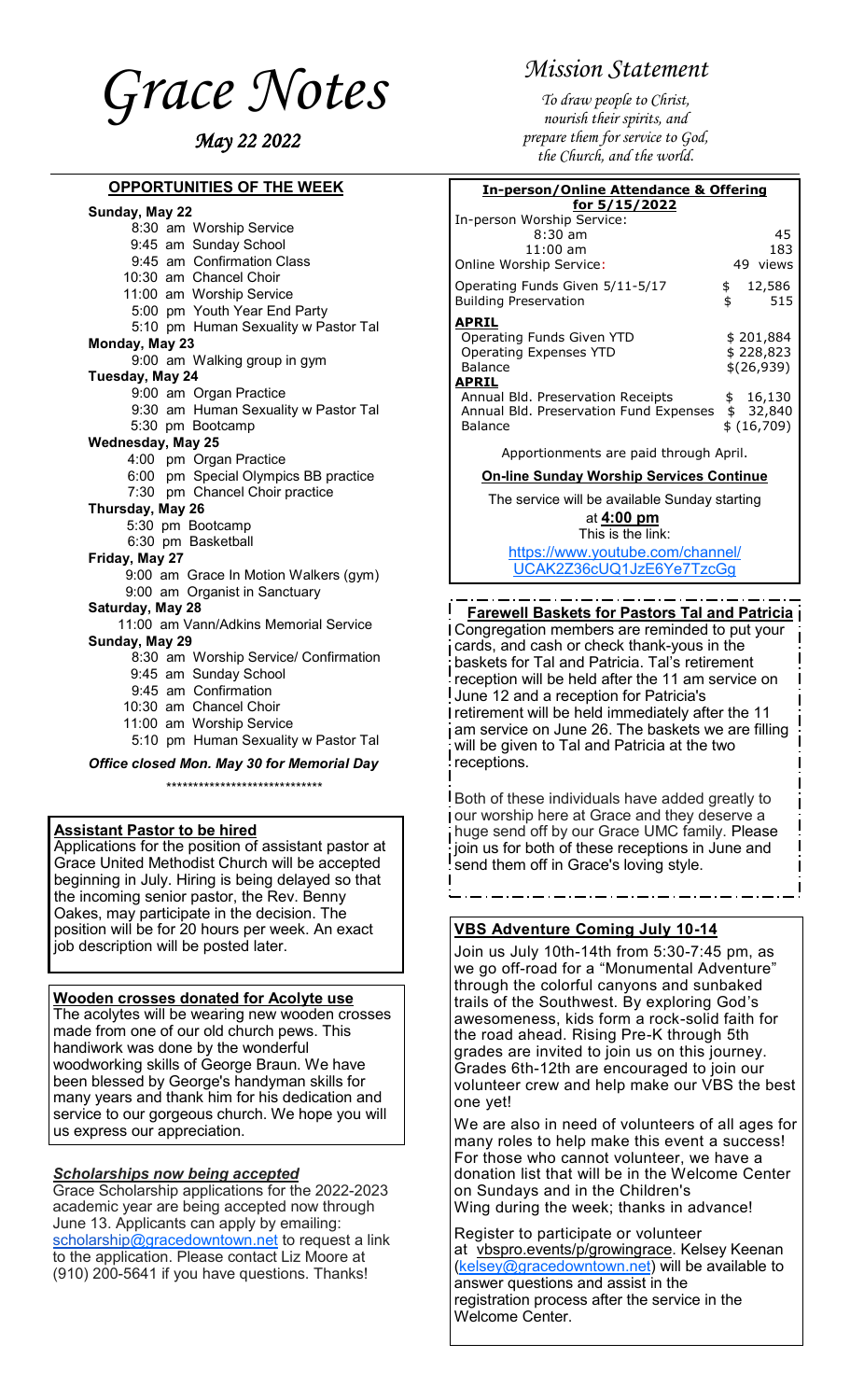## **Prayer Requests**

Please pray for comfort and healing for the following people: Please keep the following military persons in your prayers:

- Garland Atkins Joe Beaman Merlyn Crawford Mac Cunningham Mark Farmer and his wife Terry Joan Florea and Joe Florea The family of Lori Gaffney Patrick and Bonnie Gallagher Justin George Linda Hoover Izzy & family (Brena Conley's granddaughter)
- Susan Long Maggie (friend of Pastor Tal's mom) Tom McCarthy & Judy Charlie McCarthy Susan Michaels Mike (Mary Tyndall's brother) Rev. Benny Oakes and his family Steven Powers Amy Roth Kathy Sherwalt

LCpl. John Capwell, USMC Sgt. Tim Cobaugh, USMC Maj. Tim Collins, USMC Col. John Delaney, USA Ens. Elizabeth Downing, USN E3 Hadden Scott Dubel, USN E6 William Chase Dubel, USA E3 Caylen Folmar, USAF E3 Taylor Folmar, USN Sgt. Alex Gifford, USMC Maj. Jason T. Hill, USSF Cpl. Chase Krieg, USMC SFC Letty Long, USA SFC Woodrow Long, USA

LCpl. Seth Mack, USMC CDR Nicholas Madren, USN PFC Schuyler Marshall, USA SSg. Emily Olinger, USAF Pvt. Steven Patterson, USA Sgt. James Pritchett, USA CDR Kevin Ringelstein, USN Col. Amy Moore Russo, USAF Capt. Brandon Showers, USMC AB Michael Sloan, USAF Capt. Robert Stockman, USMC Michael Tate, USA E2 Cassie Wenz, USMC

*If you have a prayer request, please contact Pastor Patricia at patricia@gracedowntown.net or 910-470-6310* 

Thank

you!

#### **Cinderella's Closet Update**

After a two-year hiatus, Cinderella's Closet finally opened its doors to the community again for the 2022 prom season. This year, we held private appointments for 20 young ladies from New Hanover County and are happy to report that all left with a dress, accessories, and makeup for prom. It was such a blessing to see their smiling faces again! Thank you to everyone at Grace and the Wilmington community at large for your continued support during these past few years.

For the 2022-2023 prom season, we plan to hold our spring shopping event for the community and the Cinderella's Closet committee looks forward to working with our volunteers. To kick the season off, we will begin accepting dress donations in August and we welcome any assistance with sorting and racking donations in our two storage rooms.

If you have any questions about Cinderella's Closet or wish to volunteer, please contact Hope Inman at cinderellasclosetilm@gmail.com.

## **Big Thanks!**

Thank you for your remembrance of us on Staff/ Teacher Appreciation Week. The bag of chips with the attached info and bookmark were enjoyed. We appreciate ALL you do to support our school! It means so much!

> **Claire McFall, MSW** School Social Worker FIT Team Chair Sunset Park Elementary School

## **Study On UM Stance on LGBTQ Matters**

Reminder, Tal's class continues on Sunday evenings and Tuesday mornings. The class and discussions have been well received and attended.

**Remaining Sunday evening sessions** are at 5:10 pm May 22, and May 29. Childcare will be provided by the Children's Ministry as they meet on Sundays during this time.

**Tuesday morning sessions** meet at 9:30 am on May 24, and May 31. No childcare will be offered for the Tuesday sessions.

The expectation continues to be that participants will discuss these matters while respecting one another's viewpoints.

#### **Sign up for Fellowship Time! Please and Thank you!**

The Nurture Committee is asking congregation members to sign up for Fellowship Time beginning June 5 and for every Sunday going forward through August 28. The sign-up sheet is on the bulletin board in the Welcome Center. If no one signs up for a Sunday, there will be no Fellowship Time for that Sunday. If you have any questions on what and when to do this, see Carole Ellis or Darlene Tyndall. Thank you in advance for your help!

#### **Would you like to learn something new?**

Handbell Beginner/Technique Class is now being held on Wednesdays at 6:15 in the Handbell Room. Contact Debbie Jones for more information, or just show up. This is not a long term commitment, just an opportunity for those who are interested in learning more about handbells.

# *LOOKING AHEAD AT GRACE*

|                                    | Sunday, May 29- Confirmation Sunday                                                                         |
|------------------------------------|-------------------------------------------------------------------------------------------------------------|
|                                    | Sunday, June 5— Pentecost, Holy Communion Sunday<br>Recognition of Graduates @ 11 am worship service        |
|                                    | Sunday, June 12— Tal's retirement reception held in Bullock Activity Center (gym) after the 11 a.m. service |
|                                    | Sunday, June 19- Tal's last Sunday in the Pulpit                                                            |
|                                    | Sunday, June 26— Patricia's retirement reception after the 11 am service and last Sunday in the Pulpit      |
| June 26—July 2— Youth Mission Trip |                                                                                                             |
| July 10-14                         | Sunday, July 10— The Rev. Benny Oakes first Sunday in the pulpit<br>Vacation Bible School 5:30-7:45 pm      |

Sunday, July 17— **Church Picnic in the Bullock Activity Center**